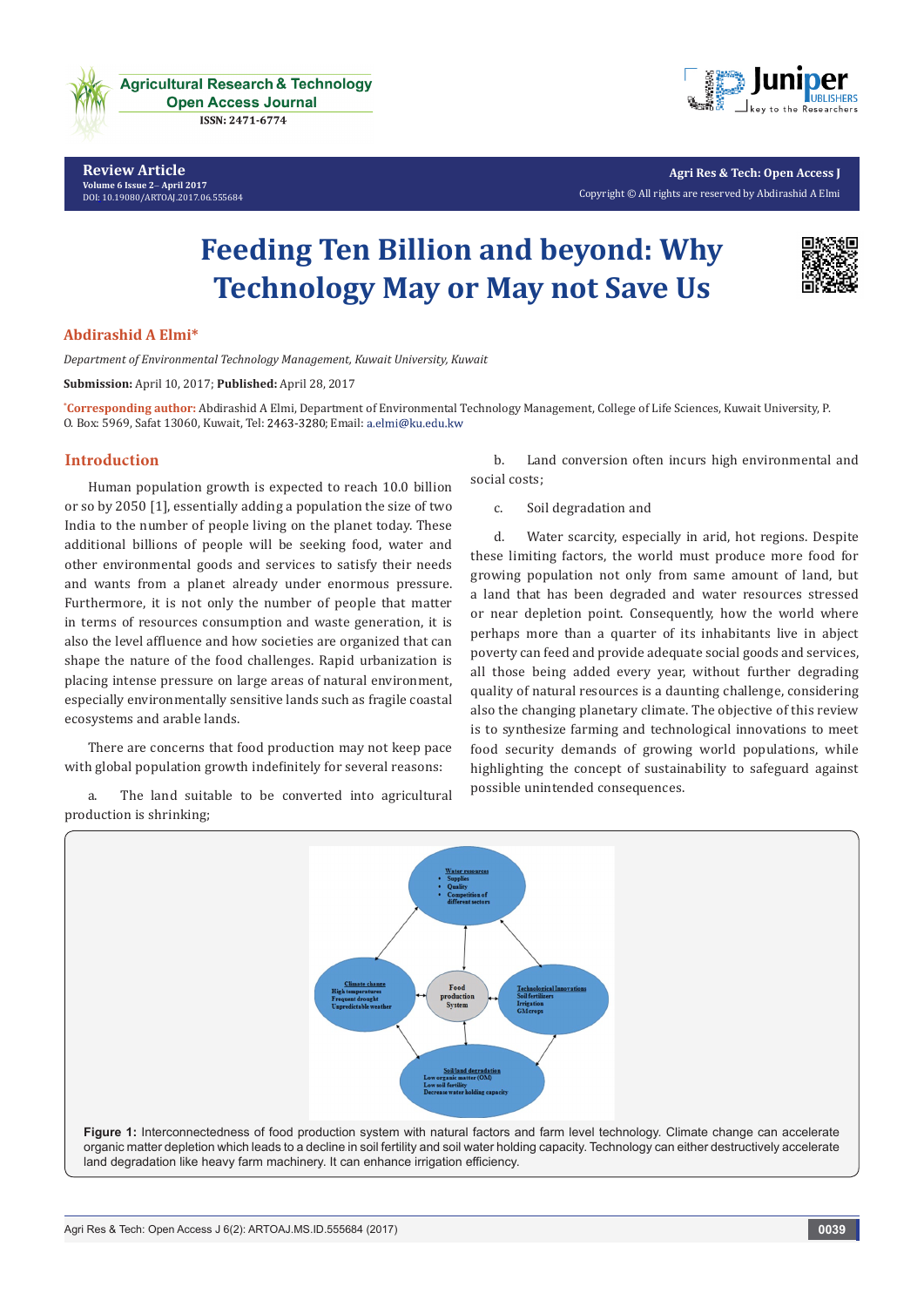## **Conservation Tillage Systems as Sense of Agricultural Technology Revolution**

Food production system is tightly linked to multiple natural and technological factors in a complex manner. Figure 1 graphically depicts the most salient factors. Globally, agriculture is the single largest use of land on the planet, occupying altogether about 38- 40% of earth's terrestrial surface [2,3]. Much of the remaining parts of the terrestrial surface are covered by deserts, cities (urbanization), and lands unfit for agriculture [4]. Soil erosion is a major form of environmental degradation, reducing the fitness of soil and its productivity that may ultimately threaten the longterm sustainability of food production systems.

Concerns over declining soil productivity due to intensive tillage and erosion has brought about much interest in conservation tillage farming systems. Currently, No-tillage (NT) and various forms of Reduced Tillage (RT) practices are highly promoted as one of the key means through which soil quality and soil organic matter (SOM) can be maintained [5]. Recently, the concept of soil quality has gained prominence with respect to the sustainability of agriculture. Long-term experiments are needed to generate reliable information on how different management cropping systems may impact soil quality. However, only a few experiments have been conducted under the warm climatic conditions and sandy soils of the southeastern USA. Soil quality is increasingly conceptualized as the major linkage between agricultural conservation management strategies and achievement of the major goals of sustainable agriculture.

An obvious conclusion from this brief review of farming innovation methods is that the new paradigm of agriculture (best management practices; BMPs) may protect one resource at the expense of the other. This is a clear indication that the selection of BMPs for a given region depends not only on the physical and managerial characteristics of the farm, but also on the objectives and priorities of the parties involved. Balancing conflicting agronomic and environmental implications brought by the expansion of conservation tillage systems poses a new challenge. There is an urgent need for this remarkable shift from conventional tillage (CT) systems to various forms of conservation tillage systems to be investigated more thoroughly in relation to long-term environmental sustainability in light of divergent priorities.

## **Tillage Effects on Crop Yield**

The adoption of new production technology by farmers always involves a degree of risk and uncertainty concerning its impact on economic output. The decision to change production technology is based on many factors. Farmers risk perceptions, level of managerial expertise, and local climate condition have all been identified as important factors affecting farmer's choice among farming systems [6]. Profits are what a producer looks at when deciding on a management practice and it isn't always as simple as replacing tillage costs with herbicide costs. Other

factors, such as rotations, equipment, farm size, and government programs influence the bottom economic line.

Moving forward, tillage effects on crop yields depend on cropping systems including amount and characteristics of crop residue, soil type, and local climatic conditions. There are numerous reports comparing the effects of NT practices with RT and CT systems for corn production, most of them concluding that NT or RT can improve crop yields. This may be attributed in part to the higher moisture content often found in NT soils that can benefit crops during low rainfall periods. However, in cool and wet climate regions, soil warming in spring and seedling emergence may be delayed in systems that leave high levels of residue. Some early studies [7] reported that the lowest wheat grain yield was obtained in fields under NT and that yield was inversely related to the amount of crop residue cover on the field prior to planting [8]. divergent that increased profits associated with (NT) and (RT) are attributed to yield increase, reduced production costs such as fuel and labor. Putting all together, yield benefits associated with the continuous use of conservation tillage take a relatively long time to materialize.

This summary of available data suggests that no clear consensus emerges concerning the effects of conservation tillage on crop yields relative to conventional tillage. Development of production recommendations from short-term tillage studies is hampered by year-to-year variation in results which may mask the real impact of the tillage system being evaluated. To accurately evaluate the benefits and disadvantages of RT and NT systems, it is important to examine long-term impacts of these systems.

## **Water Resources: Improved Irrigation Technology**

The agricultural sector, which consumes close to 90% of the water in certain places like the Gulf region [9], is currently coming under extreme pressure from multiple directions. The world will be confronted with even more severe water shortages as temperature rises due to global warming according to a recent and widely publicized study [10]. Inevitably, this will lead to an intense competition for water among different sectors, most likely, impeding renewed efforts for food security. Managing these competing demands in a way consistent with the principles of sustainability is one of the greatest challenges facing today's society.

Worldwide, water efficiency in irrigation tends to be low, with averages in the range of 25-50% [11]. Furthermore, in arid regions water productivity is far below its potential and there is a room for improved efficiency. Measures that reduce evaporation can generate real water savings in the Gulf region where evaporative losses from the commonly used sprinkler irrigation systems are excessively high. Modernized irrigation technology needs to be adopted to achieve better irrigation efficiency and, therefore, saving water in response declining water supply, competing demands, or a combination of these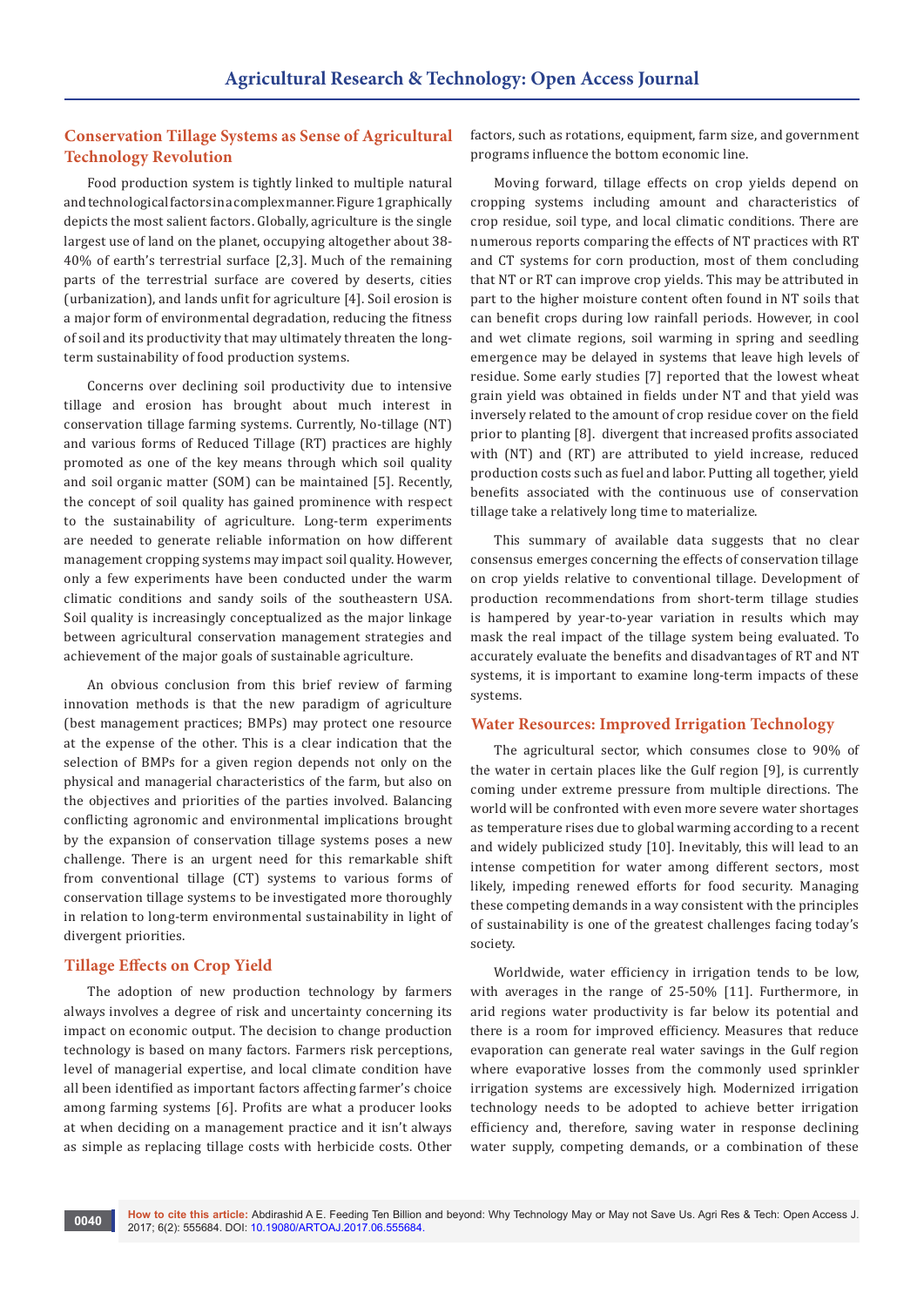and other factors. The adoption of improved technologies and management practices whose primary objective is to apply the right amount of water at the right time is gaining growing popularity worldwide. However, such a bold move requires training to acquire new skills. Unlike presently used irrigation techniques (sprinkler), investing in water saving technologies can boost crop productivity per unit cropland. On the hand, promotion of conventional crops, such as date palms, which are tolerant to harsh soil and hot climatic conditions coupled with water saving/efficient techniques, can help to achieve food security goals.

#### **Food Production Systems and Climate Change**

Within the context of managing the commons, [12] published an enormously influential article in which it did no good for only one person to limit his sheep grazing. Earth atmosphere is today's commons metaphor, while countries in their race to maximize economic development has dumped huge quantities of heat trapping gases into the atmosphere, leading to a discernible change in the global climate system. Despite recent setback by US presidential election, climate change's profile has never been higher in the agenda. This is because the consequences of climate change - rising sea levels, severe flooding, droughts, etc. pose serious threats ranging from colossal shortages of essential resources to a massive population movement (environmental refugees) leading to rising tensions and armed conflicts in fragile regions. Climate change affects food production mainly through water resources availability and land degradation.

As the food system becomes increasingly globalized, more extreme weather will pressure food security in the coming decades. Commodity prices will become more volatile as food production is disrupted. Furthermore, what any country does within its borders in food production and management has implications for the entire world. For example, food importing countries depend on the political, environmental, and economic situations prevailing in the exporting countries that might choose or be forced to alter the supply of food available to the market [13]. For example, following drought and wildfires in 2010, Russia imposed a temporary ban on wheat exports for concern of domestic food security. Similar situations also emerged during more recent food crisis of 2007/2008, when food price spiking caused governments of major exporting countries to impose restrictions and/or bans on exports for fear of food shortages [14,15]. For net food importing countries, such episodes represent an existential threat to national food security.

#### **Can Technology Salvage the Situation?**

Undoubtedly, as a result of agricultural technological innovations during last century, agricultural productivity has increased substantially to keep pace with rapidly growing population. Unfortunately however, the benefits derived from more efficient food production system have been accompanied with a wide range of environmental and social costs. Efforts in innovative agricultural practices is not yet complete as the

promotion of genetically modified (GM) crops, arguably one of the latest technological innovations has shown, with largely unknown and potentially harmful effects on human health and the environment. I would argue that lack of complete knowledge about the potential unintended consequences should not be interpreted as safety. The reason for this argument is simple: there is no record in human history in which innovation has had only benign consequences for the natural environment since industrial revolution.

#### **Concluding Remarks**

Sustainable agriculture has attracted much attention in recent years. The objective of agriculture has always been to feed populations. While this objective is still vital and necessary, it alone is not sufficient, and a number of other objectives, including minimizing adverse environmental impacts, must now be met. The need to identify best management practices that will ensure the continued productivity of agricultural lands while avoiding or minimizing adverse environmental impacts is being recognized. In light of diminishing environmental resources, meeting the needs of large additional number of human population will not be an easy task. Recognition of this simple fact and making it an integral part in the quest for solutions will energize the efforts of finding sustainable future.

#### **References**

- 1. [UNFPA \(2014\) World population trends.](http://www.unfpa.org/)
- 2. FAO (2015) Water for Food Security and Nutrition, A Report by the High Level Panel of Experts on Food Security and Nutrition of the Committee on World Food Security.
- 3. [Ramankutty N, Evan AT, Monfreda C, Foley JA \(2008\) Farming the](https://www.gtap.agecon.purdue.edu/resources/download/2980.pdf)  [planet: 1. Geographic distribution of global agricultural lands in the](https://www.gtap.agecon.purdue.edu/resources/download/2980.pdf)  [year 2000. Global Biogeochemstry Cycle 22: GB1003.](https://www.gtap.agecon.purdue.edu/resources/download/2980.pdf)
- 4. [FAO \(2012\) Towards the future we want: end hunger and make the](http://www.fao.org/docrep/015/an908e/an908e00.pdf)  [transition to sustainable agricultural and food systems.](http://www.fao.org/docrep/015/an908e/an908e00.pdf)
- 5. Karlen DL, Andrews SS, Doran JW (2001) Soil quality: Current concepts and applications. Advances in Agronomy 74: 1-40.
- 6. [Uri ND \(1999\) Factors affecting the use of conservation tillage in the](http://link.springer.com/article/10.1023/A:1005168928627)  [United States. Water Air& Soil Pollution 116\(3\): 621-638.](http://link.springer.com/article/10.1023/A:1005168928627)
- 7. Lindwall CW, Anderson DT (1981) Agronomic evaluations of minimum tillage systems for summerfallow in southern Alberta. Canadian Journal of Plant Science 61: 247-253.
- 8. [Hussain I, Olso KR, Ebelhar SA \(1999\) Long term tillage effects on soil](https://dl.sciencesocieties.org/publications/sssaj/abstracts/63/5/1335)  [chemical properties and organic matter fractions. Soil Science Society](https://dl.sciencesocieties.org/publications/sssaj/abstracts/63/5/1335)  [America Journal 63\(5\): 1335-1341.](https://dl.sciencesocieties.org/publications/sssaj/abstracts/63/5/1335)
- 9. IFAD (2009) Fighting water scarcity in the Arab countries. Rome, Italy.
- 10. [Pal J S, Eltahir EAB \(2016\) Future temperature in southwest Asia](http://www.nature.com/nclimate/journal/v6/n2/full/nclimate2833.html)  [projected toexceed a threshold for human adaptability. Nature Climate](http://www.nature.com/nclimate/journal/v6/n2/full/nclimate2833.html)  [Change 6: 197-200.](http://www.nature.com/nclimate/journal/v6/n2/full/nclimate2833.html)
- 11. Tiwari D, Dinar A (2001) Role and Use of Economic Incentives in Irrigated Agriculture.
- 12. Hardin G (1968) The Tragedy of the Commons. Science: 162(3859): 1243-1248
- 13. [Fader M, Gerten D, Krause M, Lucht W, Cramer W \(2013\) Spatial](http://iopscience.iop.org/article/10.1088/1748-9326/8/1/014046)  [decoupling of agricultural production and consumption: quantifying](http://iopscience.iop.org/article/10.1088/1748-9326/8/1/014046)